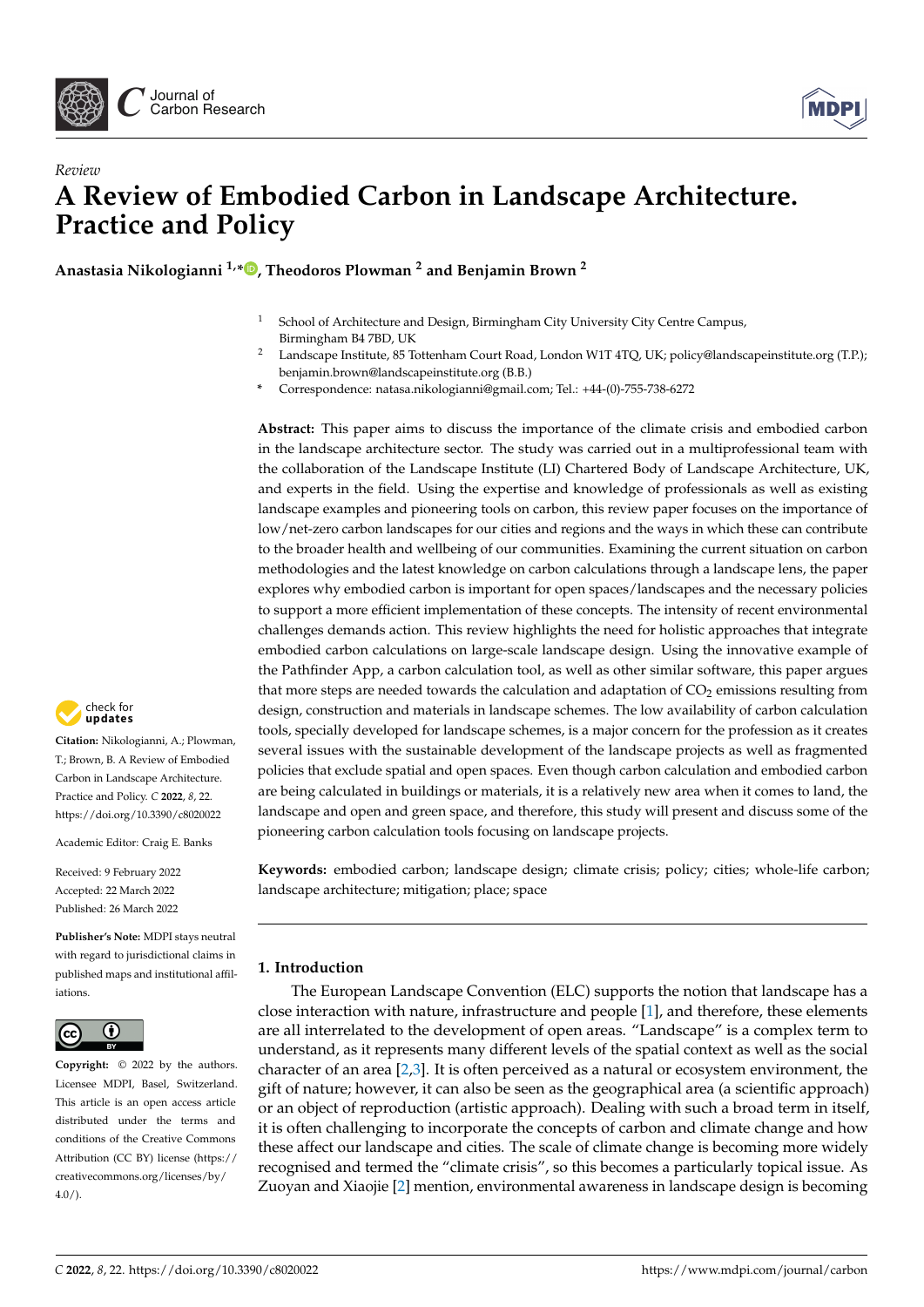an inevitable part of social development, and this study agrees that landscape schemes cannot be designed without considering the environmental and climate challenges we face. Urban communities and their ability to deal with carbon metabolism can help in unveiling emission characteristics resulting from the development of low-carbon cities [\[4\]](#page-13-3). Going further, Selman states that "the landscape of carbon-neutrality will be strongly associated with careful choice of construction materials, and with subsequent renovation and maintenance" [\[5\]](#page-13-4); however, this study argues that this practice is still nascent, and more attention on landscape tools and policies will be needed to create wholly sustainable cities and regions.

Landscape has a primary role in the development of truly sustainable cities and regions, but for this to be achieved, the case of carbon, carbon metabolism and embodied carbon needs to be brought further into consideration. The objectives of the paper align with the role of embodied carbon in landscape architecture through the use of carbon calculation tools.

The methodology followed is based on a review and examination of current and past documentation of embodied carbon and carbon footprint as well as careful examination of available tools for landscape design schemes. Currently, there is limited or no use of standard carbon calculation tools for open spaces and landscape infrastructure projects. Even though open and green spaces can be very effective in terms of carbon absorption, there is a need for designers and professionals involved in the landscape process to be able to understand and calculate the carbon produced in landscape schemes (design, plants, soil, materials, transport, maintenance) if we are to mitigate emissions and maximise sequestration potential.

#### *1.1. Cities, the Landscape and Carbon*

Most people recognise climate crisis as one of the most significant challenges of our times, but there are still some who believe this to be a distant problem that affects only wildlife, secluded landscapes or remote locations, away from our cities and human settlements. The United Nations Intergovernmental Panel on Climate Change [\[6\]](#page-13-5), though, states that an increase in global average air and ocean temperatures, warming of the climate system, global sea level rise and widespread melting of snow and ice are only a few of the effects of a changing climate [\[7\]](#page-13-6) and the danger to human lives and biodiversity is apparent. Selman [\[5\]](#page-13-4) mentions that "landscapes which have developed organically in relation to human needs are seen as having a 'functional fit', in which nature and culture share a parallel necessity—the result is that such landscapes possess an aesthetic because they 'look as they should'"; with the climatic issues across the globe intensifying, the impact on urban and rural areas is also becoming increasingly recognisable in an aesthetic/sensory context.

The severe changes appearing in coastlines, the numerous wildfires, the catastrophic flash flooding and the temperature rises in cities urge for alternative solutions to what has been done in the past, and as Ackerman et al. describe, "spatial designers are charged with the task of designing to mitigate these unknowns" [\[8\]](#page-13-7). This paper agrees that spatial designers should be at the forefront of a sustainable future, but it argues that this will require a step change from existing competencies and methods for landscape design. Landscape architecture and spatial design have a broad scope and operational field. Depending on the area and the challenge, a landscape scheme can represent urban and rural scales or even deal with national-scale projects. Ness and Xing [\[9\]](#page-13-8) state that the built environment is much more than just buildings, including transport, water and energy in the form of infrastructure, but from a landscape perspective "infrastructure" is also included in the landscape scale, together with any natural and environmental characteristics of an area.

The severity of the recent environmental phenomena requires solutions that will not only address the local or urban scale but also represent a long-term approach for whole regions. The World Green Building Council [\[10\]](#page-13-9) has highlighted that the construction industry and buildings are responsible for a significant amount of embodied carbon, while Ness and Xing [\[9\]](#page-13-8) specify that the built environment relates to "40 per cent of material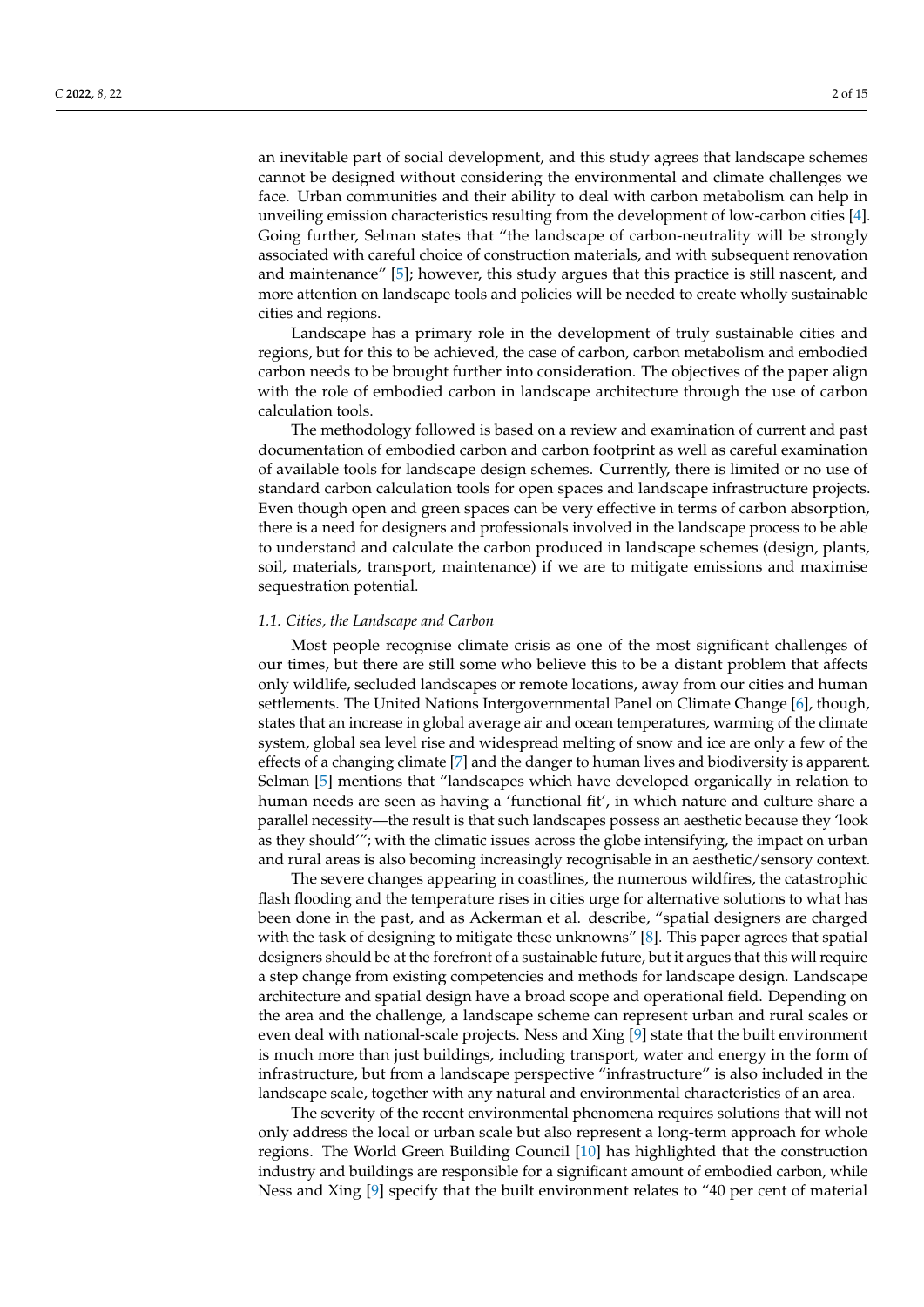consumption, 40 per cent of waste and over 33 per cent of GHG emissions"; however, there is less clarity on similar data for landscape schemes and developments. What is required is for landscape architecture to be included in such data and be recognised as a critical part in the fight against climate change. Ackerman et al. [\[8\]](#page-13-7) are right when they state that "landscape architects are well equipped to design for change and uncertainty, and to provide alternatives which may repair or deflect the damage caused by climatechange-related occurrences", but they cannot do it as effectively if landscape is not included in policy or is included without scientific measurements, such as carbon footprint and embodied carbon.

About 70% of the world's population will live in urban areas by 2050 [\[11\]](#page-13-10), and it is also agreed that future climate change is an important factor impacting urban landscapes and sustainability [\[12\]](#page-13-11). Therefore, the need to respond to the imperative of carbon neutrality is urgent, despite the challenges that might occur for the landscapes and our communities. As Selman [\[5\]](#page-13-4) explains, "the pursuit of sustainable development in an informed and democratic way can produce landscapes that people celebrate because they endorse their underlying narrative", and this is one of the goals for sustainable cities and regions.

Based on the IPCC's [\[6\]](#page-13-5) data, it is still possible to restrict the increase in global temperature to 1.5  $\degree$ C, but this would require "rapid and far-reaching transitions" in urban and rural environments, protection and restoration of ecosystems and significant changes in the way in which production and consumption systems operate. The C40 Cities Climate Leadership Group [\[13\]](#page-13-12) admits that urban consumption is a key driver of global GHG emissions, and even though cities are creating action plans with the aim to reduce emissions, there is still the chance for such numbers to double by 2050 if not being actively chased. The question occurs on how landscape architecture can create new visions and approaches for urban and peri-urban landscapes and how a systemic and governance change can support the transition to a more sustainable future. The reduction of  $CO<sub>2</sub>$  emissions is strongly linked with reducing consumption [\[9\]](#page-13-8), but as Welch and Southerton [\[14\]](#page-13-13) warn, this requires "radical shifts" in the broader system of production and consumption. This is still not enough if a broader spatial vision is not put in place for the whole region, including environmental and awareness plans at a governance as well as a citizens' level of an area.

There are views that sustainable development will require a lot more than what is envisioned. Selman [\[5\]](#page-13-4) notes that the notion of sustainable development with "cosy farming practices, mellow building styles and graceful local energy production is a contemporary myth", but almost a decade on, there are many different solutions either looking at environmentally friendly farming models [\[15\]](#page-13-14) or net-zero buildings and energy schemes. This paper takes a more positive approach arguing that effective sustainable development is possible, but it requires the creation of aspirational spatial visions across regions and the swift of governance models to be able to support drastic changes in their territories. Landscape architects and designers are equipped to produce new approaches for our landscapes, but they need to consider how they become the "go-to" profession towards this significant challenge.

Manufacturers and the supply chain also require significant changes in order to mitigate the carbon generated in this sector. From the raw material production, supply, manufacturing, distribution and transportation to the use of materials and products and their waste recovery, there is a need for low-carbon strategies in the supply chain management [\[16\]](#page-13-15). The current market demand requires a large amount of products, resulting in "a large number of indirect emissions in the relevant sectors" [\[16\]](#page-13-15), and this is an area that needs to be evaluated and considered when it comes to the source of materials for infrastructure development. There is evidence that "vegetation does the heavy lifting, but the manufacture and transport of other landscape elements share the burden" notes Klettke, who adds that there is continuous scrutiny on vendors to apply sustainability and metric methodologies [\[17\]](#page-13-16).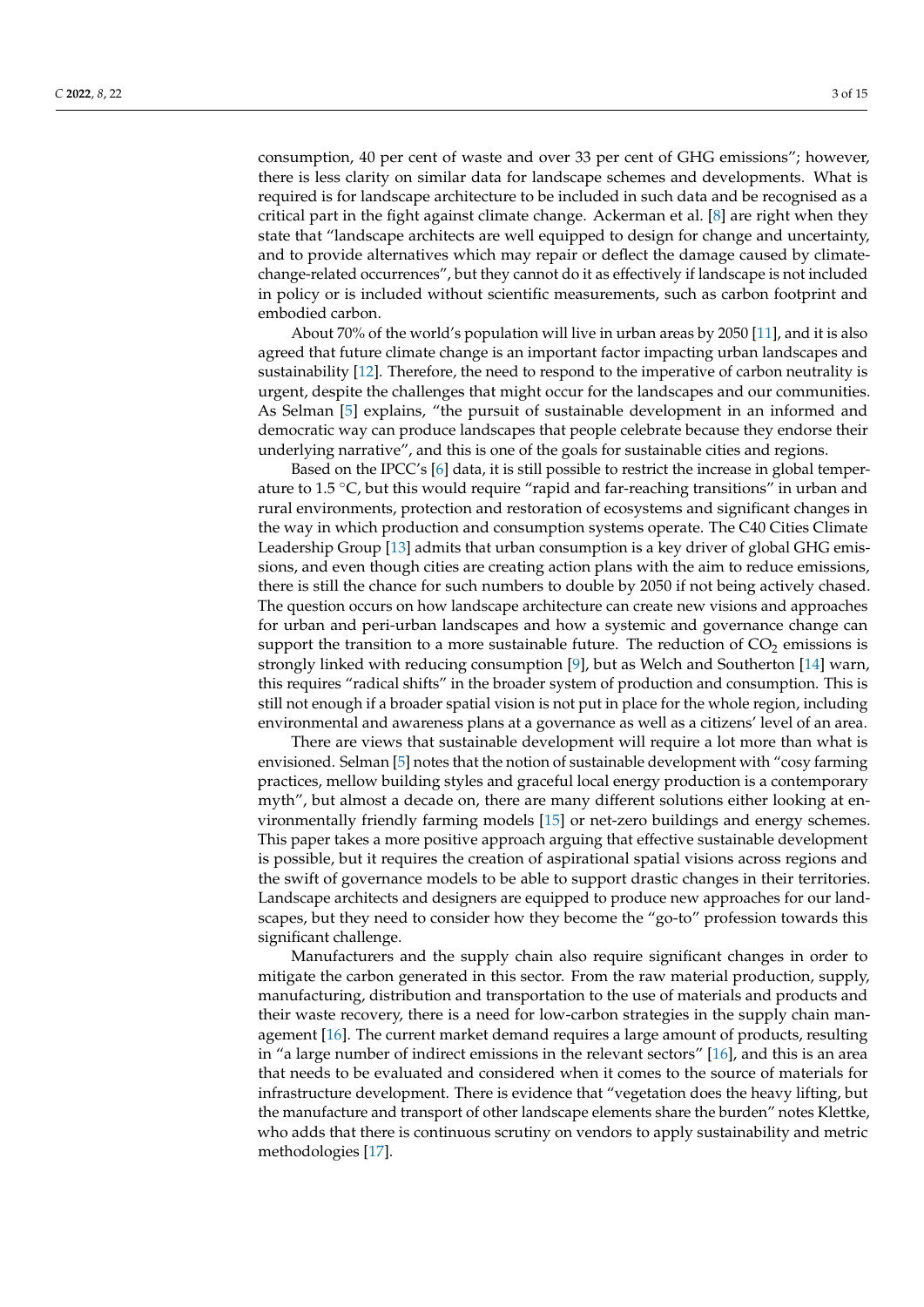#### *1.2. Embodied Carbon Measurement Tools and International Policy Standards*

The methodologies and metric tools on embodied carbon are continuously growing, with several governmental, scientific and professional institutions looking at ways to regulate emissions and work on the policy required. The "HM Treasury [\[18\]](#page-13-17) has long recognised capital carbon, while the UK Green Building Council (UKGBC) has pioneered the adoption of embodied emissions within its framework for net zero low carbon buildings" [\[9\]](#page-13-8). Despite this recognition of embodied carbon as a major contributor to greenhouse gas emissions, there remains a huge gap in regulation and legislation of embodied carbon in construction. In the UK where 49% [\[19\]](#page-13-18) of carbon emissions are attributed to buildings, there are only regulations for the operational management of buildings. Since the 2007 Sullivan report [\[20\]](#page-13-19), various built environment groups have worked to control embodied carbon; the outcome of this work was the proposed Zero Carbon Building Regulations, but these were scrapped and with them a clear opportunity to regulate and reduce embodied carbon [\[19\]](#page-13-18). Recent calls for regulation in the UK have been led by Architects Climate Action Network, who are clamouring for an expansion of The Building Regulations to include requirements to assess, report and reduce embodied carbon within a new part: "Part Z: Embodied Carbon Emissions" [\[21\]](#page-14-0). However, these campaigns still focus on buildings and do not always apply to green infrastructure and the landscape. Lin confirms that "there are currently no international calculation guidelines for carbon footprint exclusive to landscape, [and therefore] it is reasonable to assume that any landscaping LCA should follow EN15978" [\[22\]](#page-14-1). It is also stated that the life cycle assessment (LCA) methodology originates from the ISO 14040 [\[23\]](#page-14-2), and the first embodied carbon (EC) methodological studies appeared in ISO 21931 [\[24\]](#page-14-3), but this does not address the lack of information in landscape architecture and spatial strategies, highlighting the need to develop guideline policies, as well as tools with a focus on landscape-generated embodied carbon. Social and political processes often shape how science is being perceived by decision makers [\[25\]](#page-14-4), and therefore, it is important to pursue the creation of specific policy for the landscape and the built environment. Zuoyan and Xiaojie also emphasise that modern landscape architects have the challenging task of addressing environmental challenges and using design methods on conservation and environmental protection to achieve low-carbon designs [\[2\]](#page-13-1). This paper wishes to share information concerning this area and present examples that focus on climate-positive design for landscape architecture schemes. On a positive note, Ness and Xing [\[9\]](#page-13-8) confirm that "tools are beginning to emerge that enable the calculation of both operational and embodied emissions such as the Precinct Carbon Assessment Tool".

The landscape and open spaces are very important for public health and our wellbeing, and the recent COVID19 pandemic has demonstrated how significant green infrastructure can be in our health and wellbeing as well as the fight against the climate crisis [\[26\]](#page-14-5). Calculating the emissions produced and absorbed by a landscape project is of great importance, as is having access to tools calculating embodied carbon in urban and rural locations. Kuittinen et al. [\[27\]](#page-14-6) confirm that LCA tools on green infrastructure are scarce and lack specific standards, with the Environmental Product Declarations (EPDs) that are available for several construction products not being developed for plants, soils, mulches or other materials related to the landscape practice. The green infrastructure appears to fall behind compared to hard materials as well as the construction sector, since tools such as "LEED, BREEAM, DGNB, SITES, or Level(s), do not appear to offer sufficient information for quantifying the C uptake potential of plants, soils, and mulches". Kuittinen et al. [\[27\]](#page-14-6) emphasise the impact of LEED on reducing  $CO<sub>2</sub>$  in the construction of buildings and materials without giving any information on how (and if) this tool addresses the landscape overall or even specific open space elements.

The lack of metric tools is not only a data gap, but it reveals a greater challenge of the landscape sector being overlooked and highlights the danger of focusing only on technological solutions without seeing the bigger picture or understanding that a holistic spatial approach is required in order to achieve a smooth transition to a net-zero carbon future. Responding to this challenge, some individual tools looking at landscape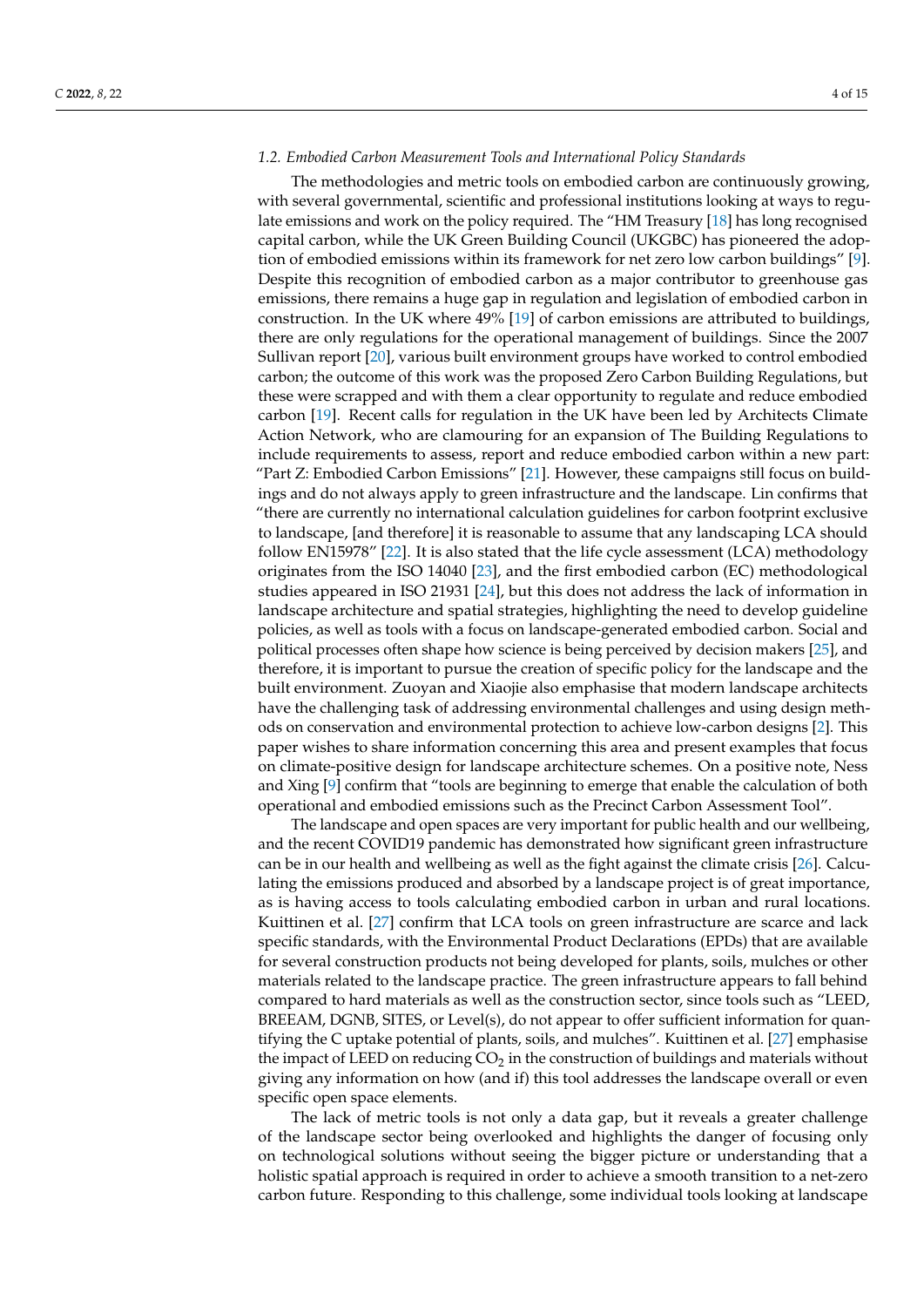elements have started to emerge, but there is no coherent approach for the entire landscape architecture profession. The i-Tree software is a tool exploring carbon in trees. According to the USDA Forest Service et al. [\[28\]](#page-14-7), "the i-Tree software is developed for estimating the quantity and economic value of some ecosystem services provided by urban trees, including C storage and sequestration, air pollutant binding, storm water attenuation, production of volatile organic compounds (VOC), and effects on building energy use"; however, this is currently only applicable in North America. From a landscape profession perspective, a promising tool is the Pathfinder, "a climate-positive app for landscape architecture that helps designers identify and sort products with low-carbon characteristics, which should drive manufacturers to eventually establish Environmental Product Declarations (EPDs) according to ISO standards" [\[17\]](#page-13-16). Due to its use by practitioners and the fact that this tool can calculate embodied and operational carbon emissions and sequestration for site design projects, the Pathfinder has been selected as a key example of this paper followed by other tools integrating landscape characteristics.

#### **2. Materials and Methods**

The research supporting this review paper explores the meaning of embodied carbon and carbon policy in spatial strategies and landscape practice. This wide scope is necessary to analyse the importance of carbon calculation in landscape-led projects and strategic designs and the reasons why tools for such calculations need to be developed and specialised for this profession.

The research question formulated based on the screened literature on embodied carbon for landscape was as follows:

Q: What is the role of embodied carbon in landscape architecture through the use of carbon calculation tools?

The study was carried out in a multiprofessional team that possesses both scientific and practical experience in sustainability assessment, landscape architecture, climate policies and regulations. After an extended examination on the availability of carbon tools specially developed for landscape projects and using the expertise of landscape professionals, the most appropriate ones have been selected. It is important to clarify that this review tackles a gap (landscape-embodied carbon) that has been overlooked, creating challenges even in the identification of relevant tools. Extended research on carbon calculation tools for landscape schemes has been carried out to demonstrate the availability of such methods as well as their significance to the design of our future cities. Four carbon calculation tools are identified and presented, the "Climate Positive Design Pathfinder", the i-Tree, PCA and EC3 tools. The paper provides insights into the tools and their scope and use in landscape architecture and discusses their importance as well as suitability in landscape projects.

# *2.1. Literature Search*

A literature search has evidenced the lack of carbon calculation software targeting landscape architecture. An additional electronic search of relevant academic literature was conducted using the keywords "embodied carbon" "landscape design" "landscape architecture" and/or "whole life carbon." This search was conducted using the ScienceDirect search engine [\[29\]](#page-14-8). The use of ScienceDirect database is rationalised by its vast inclusion of peer-reviewed journals and conference proceedings across various areas within the landscape architecture field. ScienceDirect also allows looking for document titles, abstracts and keywords with relevance to particular areas of research.

The ScienceDirect queries used to conduct the search are as follows:

- TITLE-ABS-KEY (embodied carbon) AND TITLE-ABS-KEY (landscape design) AND TITLE-ABS-KEY (landscape architecture) AND TITLE-ABS-KEY (whole life carbon) = 5 results;
- TITLE-ABS-KEY (embodied carbon) AND TITLE-ABS-KEY (whole life carbon) = 1203 results;
- TITLE-ABS-KEY (embodied carbon) = 31,289 results.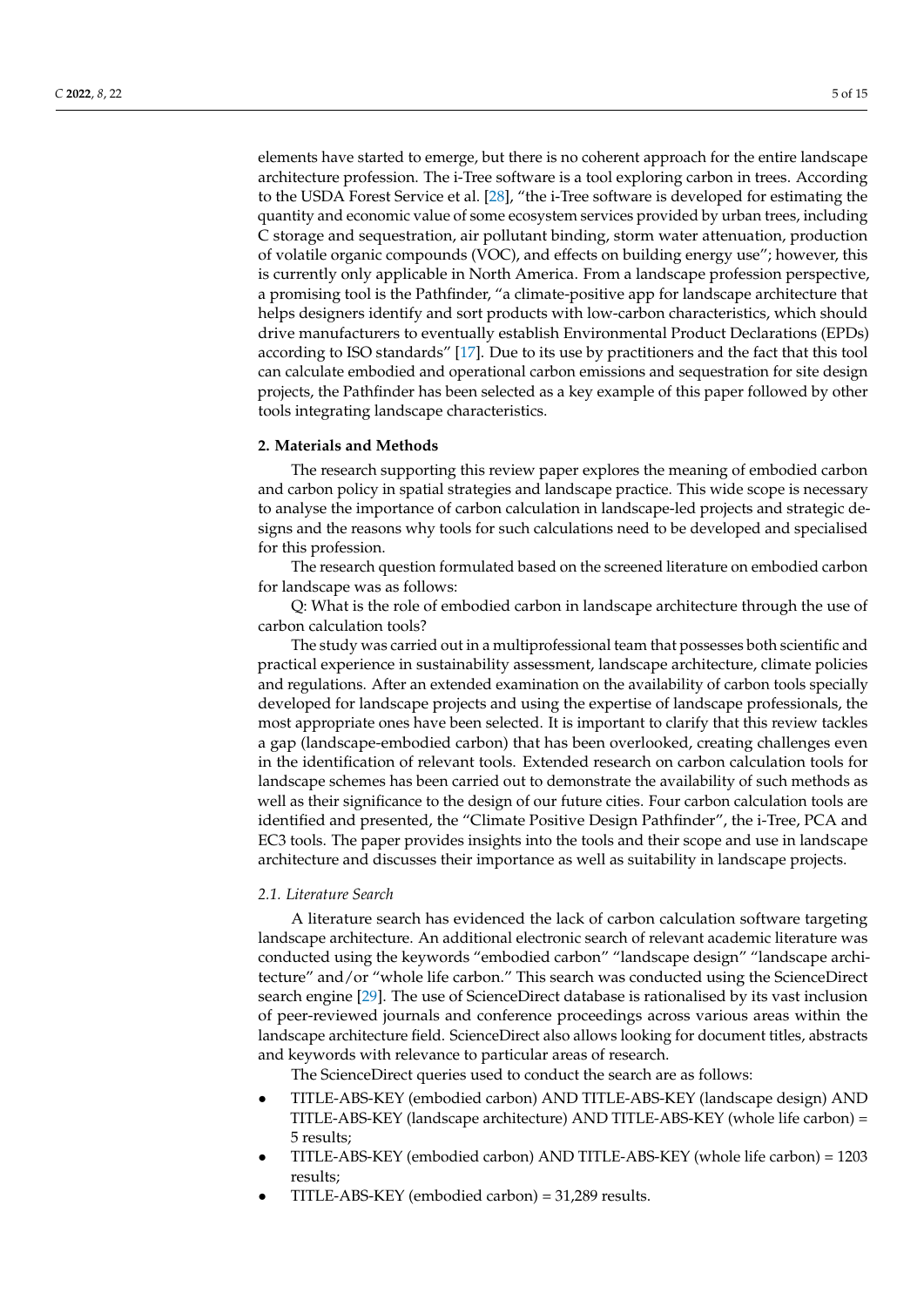The above review methodology was used to justify the gap tackled by this review and the significance of the topic for landscape architecture. The literature search has been followed by extended research, consultation with professionals and scanning of available tools suitable for landscape designs. The four tools identified are the most relevant, according to the research team, in relation to the landscape and green infrastructure. Initial analysis for each tool has been conducted evaluating their scope, scale, suitability for strategic schemes and the elements they are able to calculate (e.g., embodied carbon, environmental characteristics, landscape or buildings).

#### *2.2. Policy Contextual Review*

The paper also reviews the policy context within the UK by conducting a search of relevant policy documents, government reports, white papers and parliamentary papers. A similar search was also conducted of documents published by key industry, trade or professional organizations. Government documents were searched on the UK government database [\[30\]](#page-14-9). Searching industry documents required the use of a stakeholder map developed by the Landscape Institute which contained key UK-based non-governmental organisations and industry, trade and professional bodies. Using this list, each organisation's website was searched for relevant embodied carbon documents of both policy and practice.

Literature has also revealed that the development of standards and calculation tools is interrelated with policy and legislation, and therefore, this study has examined the current policy landscape with the aim to highlight its relevance in the development of carbon tools. An additional investigation has been conducted in policy documents that focus on embodied carbon. Examinations and assessments on policy are made, and several suggestions are given in order to improve the carbon calculation of landscape projects. As policy and legislation differ in different countries, the decision has been made to present findings from the UK; however, the goal to emphasise their importance at an international level remains, and data are given wherever possible.

#### *2.3. Case Study Review*

The Landscape Institute (LI) hosts a large array of landscape practice case studies on its Case Studies Directory, with 498 examples of practice, design and management of landscapes from across the world. A search with the terms embodied carbon within the directory yielded nine case studies. A further review of these nine case studies showed that three of the projects focused on creating carbon sinks and using sequestration, three projects were spatial strategies to reduce carbon through the integration of on-site renewable energy and three other case studies implemented design practice to minimise carbon both operationally and embodied. However, one theme linked all these case studies: the embodied carbon footprint of their construction had not been examined at least in the evidence provided by the case studies. Therefore, this study recognises the lack of testing between the carbon calculation tools and landscape design schemes. An ongoing example of a UK study from Gillespies landscape practice has been employed to test and evaluate the benefits of the carbon calculation tool Pathfinder and share insights on how this can be put into practice in a UK and European context. The Gillespies approach serves as a practical example in this research, testing one of the tools (Pathfinder). The authors have collaborated with the Gillespies team to analyse and understand how the Pathfinder tool works in landscape design and what the benefits in relation to carbon calculation are. However, this is still an ongoing process, and only preliminary results are discussed in this paper.

Research methods consisted of examining current and past documentation of embodied carbon and carbon footprint and carefully examining available tools for spatially oriented schemes. This first stage has allowed the identification of the most developed carbon calculation tools and their further exploration in relation to landscape projects. An initial evaluation of the tools and specific requirements for the landscape profession are presented in this review. The tools were selected for analysis using several criteria. One of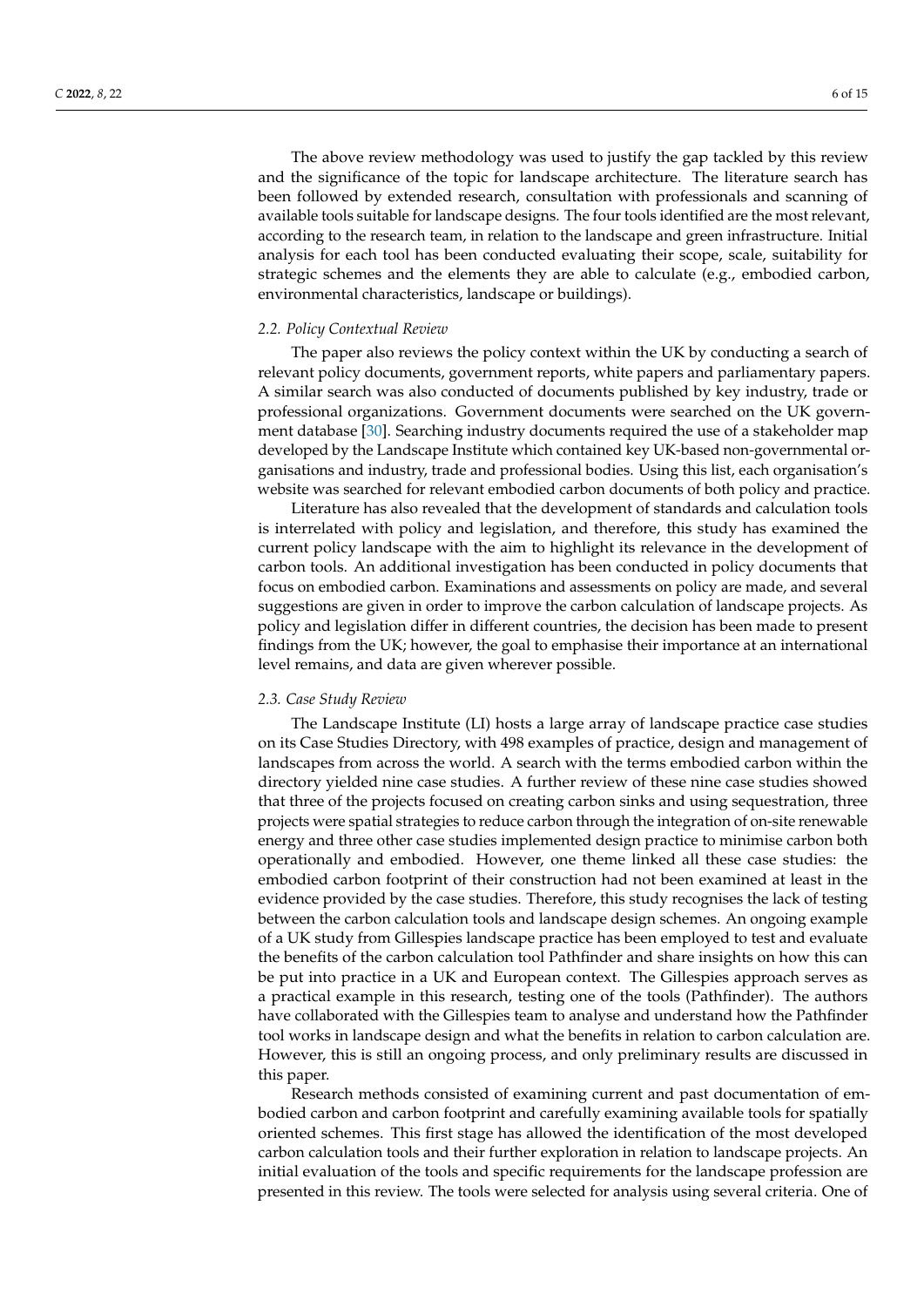the main criteria for the selection of the software/tools was their accessibility; they needed to be open source and user friendly so that they could be used by landscape practitioners with a broad spectrum of technical expertise and resources. Secondly, many of the tools on the market are primarily aimed at calculating the embodied carbon of buildings rather than landscape projects; tools that were incompatible with potential use in landscape design projects were omitted.

#### *2.4. Tools*

As mentioned earlier in the paper, there are limited tools examining carbon from a spatial-led approach; therefore, the selection of the apps and software below is based on their ability to accommodate (or partly accommodate) embodied carbon calculations in landscape projects and green infrastructure. Four tools were explored, with one tool being applied in a UK context by a landscape practice (Pathfinder) and one other tool being tested by Forest Research UK (i-Tree). The tools selected by this paper as case studies were chosen based on their landscape-led approach or, in some cases, the elements of their functional analysis, such as carbon sequestration and pollution. Most of these tools have been developed in a Northern American context, however, efforts have been made to assess the tools' functionality in a UK and European context whenever possible.

The Pathfinder tool was part of the Climate Positive Design approach [\[31\]](#page-14-10) launched by Pamela Conrad, Principal Landscape Architect at CMG Landscape Architecture, in 2019 focusing on increasing social and ecological wellbeing through design. It has been developed to reduce carbon emissions from the spaces outside of buildings and support the measurement and sequestration of carbon in the built environment. As Conrad mentioned in communication with the Landscape Institute (LI) team, as well as presentations of the Pathfinder tool, the carbon emissions related to the landscape profession are operational, related to landscape maintenance, materials, plants and other natural elements related to design. The Pathfinder tool also provides education and awareness about what climatepositive design is and why it is important in supporting the movement towards resilient cities and regions.

i-Tree tools are a collection of software suites created by the USDA Forest Service. i-Tree consists of six core tools aiming to provide support in the climate crisis. The flagship tools of the software are i-Tree MyTree, i-Tree Landscape, i-Tree Design, i-Tree Canopy, i-Tree Eco and i-Tree Hydro. i-Tree Landscape and i-Tree Design allow the user to explore land cover and tree canopy and see how trees improve the landscape and natural characteristics of a selected area, and they also allow for calculations of energy benefits from trees next to buildings [\[28\]](#page-14-7). i-tree Eco is the tool selected for this paper as it quantifies key metrics on the composition of urban trees. These data include species composition, condition (health), canopy cover and the replacement cost of trees. This information is vital to understand the treescape of landscape schemes and identify future risks.

The Precinct Carbon Assessment (PCA) tool provides end-users with the capability to assess different low-carbon development options The PCA tool can be used as an assessment tool at the final phase of a development project or as a planning tool applied at an early stage of a project. The tools measures embodied carbon, operational carbon and "Travelling Carbon Emissions" (transport use of populations in the model).

The Embodied Carbon in Construction Calculator (EC3) tool allows benchmarking, assessment and reductions in embodied carbon, focused on the upfront supply chain emissions of construction materials. The tool uses building material data from verified Environmental Product Declarations (EPDs). With these data, the tool can be used in the design and procurement phases of a development project.

#### **3. Results**

The main tool of this paper is Climate Positive Design's Pathfinder tool, as it is the most developed software to date allowing for carbon calculation in spatial contexts. A preliminary trial of this tool has been conducted by the UK-based landscape practice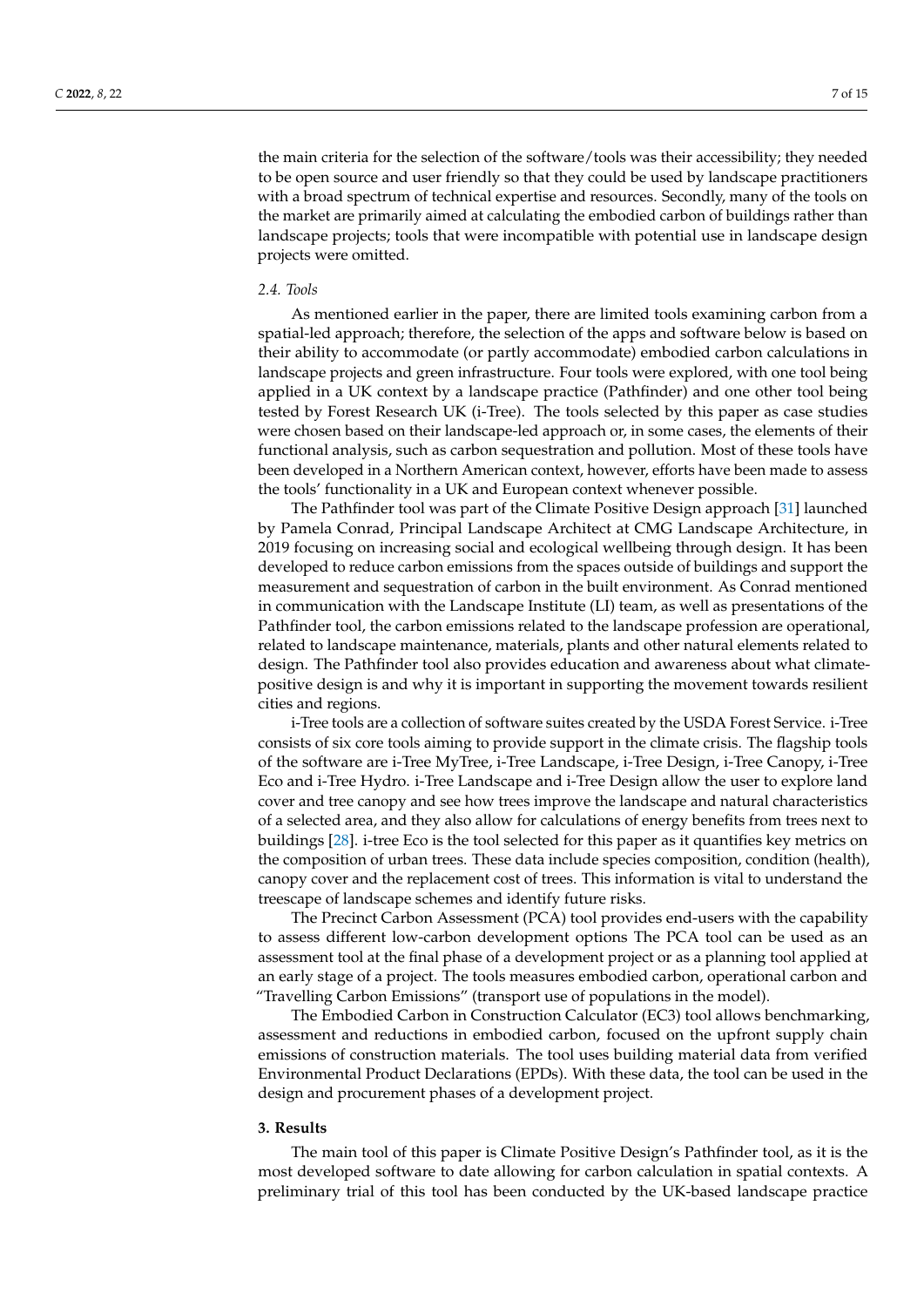Gillespies, and some initial results have started to emerge. In addition, the i-Tree, APC and EC3 software are presented here with the aim to identify other promising tools for carbon calculation in the landscape context (Table [1\)](#page-7-0).

<span id="page-7-0"></span>**Table 1.** Selected tools and key elements.

| <b>Tools</b>    | Landscape Focus  | Use/Applied to               | <b>Carbon Relevance</b>                                 |
|-----------------|------------------|------------------------------|---------------------------------------------------------|
| Pathfinder      | Very significant | Landscapes/Green Spaces      | Calculates project sequestration                        |
| i-Tree          | Significant      | Green Infrastructure (trees) | Calculates impact of trees                              |
| <b>PCA</b>      | Less significant | <b>Buildings</b>             | Calculates environmental elements of buildings          |
| EC <sub>3</sub> | Less significant | Planning/Buildings           | Calculates carbon related to materials and construction |

#### *3.1. Climate Positive Design's Pathfinder Tool*

Pathfinder is a free-to-use web-based app that allows practitioners to measure the carbon footprint of their projects and actively encourages users to achieve carbon-positive projects in recommended timeframes. Currently, it is North America-centric, but tests are being conducted for it to be used in projects around the world. The data that are built into the database come from the Athena Impact Estimator (where the embodied values come from) [\[31\]](#page-14-10) and the Forest Service for sequestration data, verified by external environmental consultants. Essentially, the app calculates how much carbon is released from material use, construction, maintenance and transport and, conversely, how much carbon is sequestered by planting and green infrastructure. Pathfinder records the embodied carbon of materials used in the project (comprising the extraction, manufacture, transportation, installation, use/maintenance and replacement of construction materials), emissions generated from demolition prior to construction and emissions from the installation of planting and soils. The user can select their area and provide quantities for their projects (materials, plants, maintenance), and the app provides instant scorecards (Figure [1\)](#page-8-0) and feedback on carbon emissions. This information can be extracted and used in broader lifecycle assessments of the area. There are also several data assumptions that the tool makes, including emissions for transport, construction and end-of-life process are assumed as 30% of the emissions from production, so it should be recognised that, depending on project location and material sources, this will, in reality, vary project to project. These calculations allow the designers to be able to see a projection of how much carbon is emitted and sequestered by their designs and be able to adjust and make calculations to reduce these numbers by adding more trees, selecting local material and re-evaluating their designs. It also allows calculations on how long it will take to offset the emitted carbon, revealing the date when a project becomes climate-positive. According to Pamela Conrad, there were examples where simple changes in design could decrease the carbon sequestration of a project from 200 to 20 years, meaning that the specific landscape scheme could offset its carbon in 20 years following the changes in the design.

In the United States, where the tool has greater uptake and is better tailored, several landscape designs have used the app to measure and reduce embodied carbon. One such example is DePave Park Vision Plan [\[32\]](#page-14-11), a design idea by CMG Landscape Architecture. The concept idea is to turn a paved 14-acre western edge of a seaplane lagoon into an ecologically rich wetlands park. CMG Landscape Architecture used the Pathfinder app throughout the design process to calculate and manage the embodied carbon of the project. Careful reuse of existing materials and large-scale restoration of wetlands have led to a minimisation of carbon emissions and a maximisation of carbon sequestration. According to the calculations completed by CMG, the new design will offset its carbon footprint in 4 years and mitigate the carbon footprint of its original construction in less than 25 years, as opposed to the original 220 years the current site required to offset its carbon impact.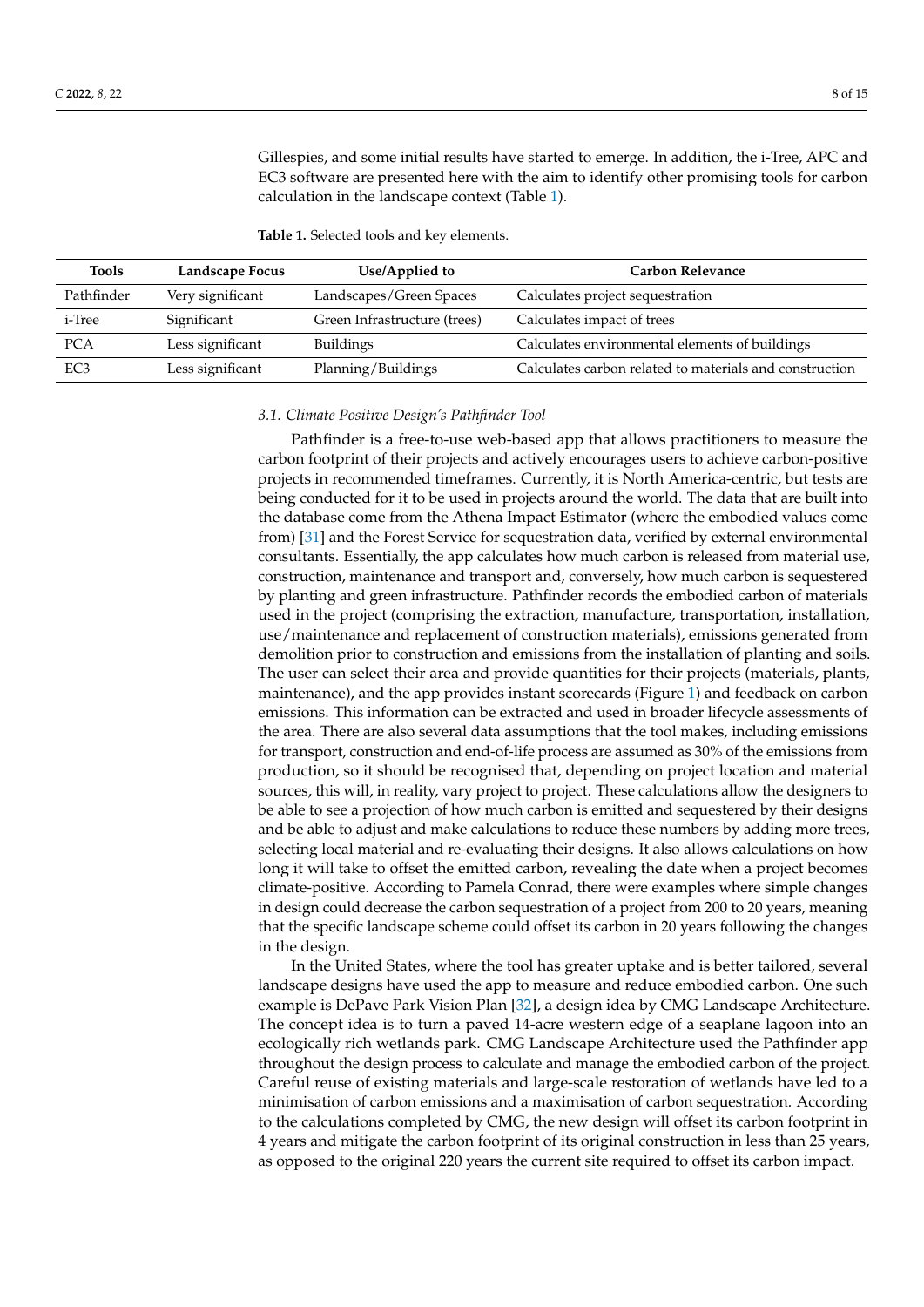<span id="page-8-0"></span>

**Figure 1.** Example of a scorecard with the use of the Pathfinder tool, demonstrating the embodied **Figure 1.** Example of a scorecard with the use of the Pathfinder tool, demonstrating the embodied and sequestered carbon over 50 years. Source: CMG Architects*.*  and sequestered carbon over 50 years. Source: CMG Architects.

A key barrier for wider adoption however is the lack of data for a UK or non-North A key barrier for wider adoption however is the lack of data for a UK or non-North American context. In order to make the tool more specific and accurate for a UK or European context, there is an option to create custom elements that have data and characteristics relevant to European countries. The common challenge though is that these datasets are are provided by suppliers, and at present there are few firms providing such information, provided by suppliers, and at present there are few firms providing such information, resulting in issues with the tool's use. Some pioneering manufacturers and contractors resulting in issues with the tool's use. Some pioneering manufacturers and contractors with an environmental agenda have started to develop the data required [33], but this is with an environmental agenda have started to develop the data required [\[33\]](#page-14-12), but this is still in an experimental phase. Vestre, a Norwegian furniture maker, has plans to integrate still in an experimental phase. Vestre, a Norwegian furniture maker, has plans to integrate their products into the Pathfinder tool so that they can be selected from a pre-programmed their products into the Pathfinder tool so that they can be selected from a pre-programmed set of furniture. Marshalls, a UK-based paving manufacturer, is currently providing the set of furniture. Marshalls, a UK-based paving manufacturer, is currently providing the carbon footprint of their natural stone paving on datasheets to support carbon calculation carbon footprint of their natural stone paving on datasheets to support carbon calculation when designing or implementing infrastructure schemes. This will allow the accurate calculation of carbon; for example, the carbon footprint of Yorkstone quarried in the UK be compared to a granite quarried in China and a decision for carbon offset, transport will be compared to a granite quarried in China and a decision for carbon offset, transport emissions and costs will be made. Nevertheless, there is still a long way to go until this information can be added to the Pathfinder or similar software. Barcham, a UK-based information can be added to the Pathfinder or similar software. Barcham, a UK-based group of tree specialists, is now providing the sequestration rates for all its trees, a very significant step towards carbon calculation in relation to trees and natural elements. Again, this is a custom element that can be added to Pathfinder for a specific tree species or other similar software.

Gillespies (a landscape architecture firm) is trialling the use of the tool in a project in the UK [\[33\]](#page-14-12). In 2021, Gillespies began using Pathfinder in its landscape projects; a recent example is the firm's shortlisted competition entry for a redesign of Leeds City Square. Using the Pathfinder app, the team was able to calculate the embodied carbon of new materials (furniture, paving and lighting), demolished materials and renewable energy infrastructure. According to the team at Gillespies (interview with LI team, 2021), there remained gaps in data for the use of imported topsoils, and several assumptions had to be made for various materials, including paving and concrete. The data for carbon sequestration potential were also collected; these were primarily in the form of estimates of on-site planting, approximating deciduous planting as the main carbon sink. The team at Gillespies used Pathfinder's pre-set data where they were available but also worked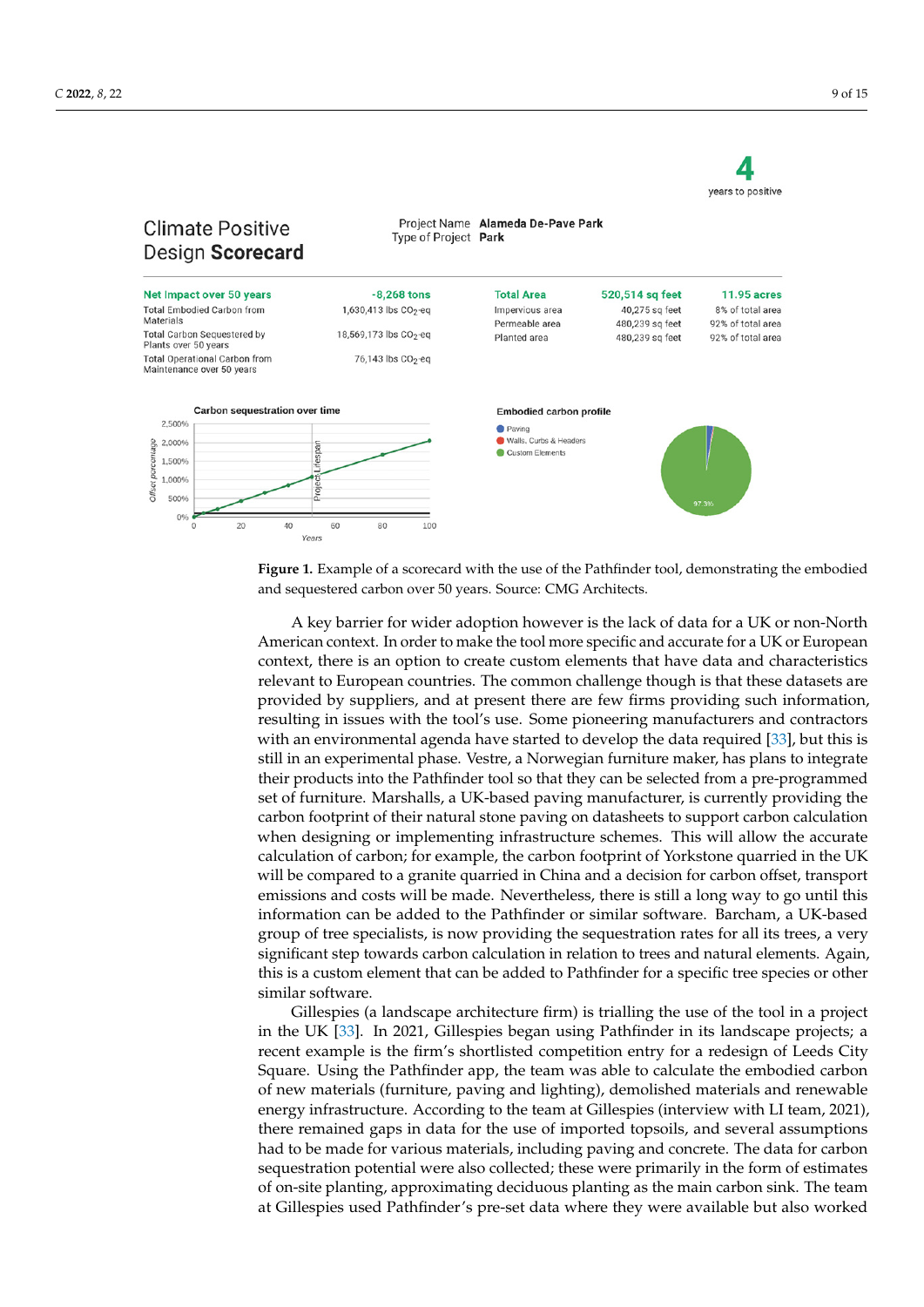with UK-based suppliers to provide some parameters; for example, tree-planting data were provided by Barcham and some of the paving data were provided by Marshalls. The shortlisted entry did not win the final selection, but the concept work provided a valuable insight into how the Pathfinder app could be used in the UK context.

#### *3.2. Alternative Carbon Calculation Tools (i-Tree, PCA, EC3)*

The i-Tree tool was selected for study due to its capability to capture and visualise the impact of trees, a significant part of green infrastructure and landscape projects. An additional reason for its selection is that one of the i-Tree's sub-tools, i-Tree Eco, has been tested in the UK. i-Tree is a software that is able to assess structural and physical characteristics of trees and forests and calculate carbon sequestration [\[34\]](#page-14-13). Even though it does not cover a broader landscape carbon calculation as Pathfinder does, it offers significant calculations in several important areas. However, this is still focused on trees and does not provide a broader carbon sequestration calculation of a landscape project that includes other natural features such as plants, grass, mulch, water and hard materials. i-Tree Eco is one of the sub-tools applicable outside North America, and it is being tested in the UK in collaboration with Forest Research with the aim to deliver i-Tree UK [\[35\]](#page-14-14). i-Tree Eco is able to analyse carbon sequestration and storage, bio-emissions, interception, run-off, transpiration, UV, building energy effects, pollution removal and health impacts based on data from individual trees and forests in the area [\[34\]](#page-14-13). This is a significant step towards the carbon calculation of landscape schemes, although, at the moment, it is based on existing forests and canopies and does not include the design element the landscape profession requires for a project proposal. The interest from several stakeholders, such as government agencies, consultants, academia, NGOs and the public, demonstrates the need to understand and be able to calculate carbon emissions when we design and deliver sustainable schemes in our cities.

Other tools such as the Precinct Carbon Assessment (PCA) and the EC3 tool have started to emerge. The same issue remains when it comes to landscape projects and open spaces. Although the tools accommodate buildings and cities, there is no coherent approach to how natural elements and green infrastructure should be calculated. For example, the PCA tool developed by the Department of Industry, Innovation and Science of Australia mentions the importance of neighbourhoods, cities and social characteristics in the urban system, but there is no information in the software that allows for the embodied carbon of a wider landscape area to be fully calculated. Importantly, the PCA tool consists of functions that analyse local climate, land use profiles, water and waste-related energy, embodied and operational carbon and carbon offsetting [\[36\]](#page-14-15); however, these are mostly related to building and infrastructure types. Some of the parameters calculated are important from a nature perspective (e.g., water, energy, land morphology), but the current model does not allow for calculations of a holistic spatial area, nor does it allow consideration of how embodied carbon might affect the overall character of a landscape and therefore its impact on the city or region. As suggested by the relevant report, "PCA can be used as an assessment tool at the final phase of a development project or as a planning tool applied at an early stage of a project" [\[36\]](#page-14-15). What this paper acknowledges though is that despite the several parameters in the PCA tool, there is still not a clear approach when it comes to landscape schemes and natural elements. It is mentioned that the tool can be applied to "greenfields", "greyfields" and "brownfields", but the focus remains on residential and mixed-use areas and predominantly on buildings.

The EC3 tool is a good example of an embodied carbon calculator; however, it focuses on buildings, construction materials and supply chain emissions. The tool had input from approximately 50 industry partners, with the support from the Carbon Leadership Forum [\[37\]](#page-14-16), and it works in relation to Environmental Product Declarations (EPDs) and BIM. The tool appears promising for the construction sector, as it allows policymakers, architects and contractors to set embodied carbon limits and assess supply chain emissions; it does not deal with open spaces or green infrastructure but instead focuses on materials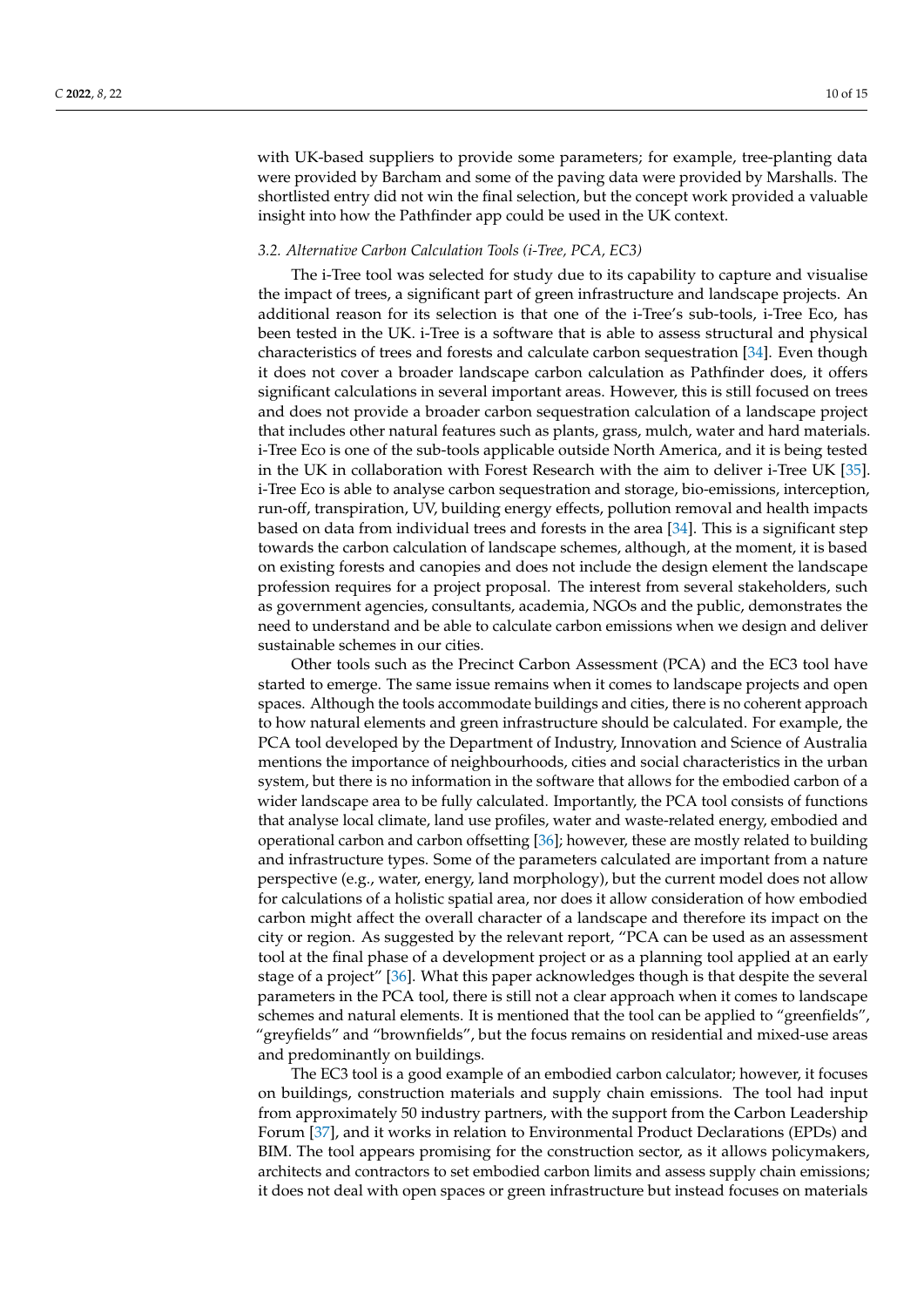and construction. This paper acknowledges that the focus of the EC3 has been embodied carbon in relation to buildings; however, it would be very interesting to see an upgrade including green infrastructure and natural elements. Especially since the tool is compatible with BIM, it would be a great addition and of good use to designers to be able to calculate the landscape carbon footprint in landscape-led schemes.

#### **4. Future Policy and Regulation Frameworks**

This paper has examined the embodied carbon policy and regulatory frameworks in the UK and proposes recommendations to encourage the broader use of whole-life carbon approaches in the landscape design sector. In 2019, the UK was the first major world economy to pass a net-zero emissions target into law (draft Climate Change Act 2008 (2050 Target Agreement) Order 2019) [\[38\]](#page-14-17). This target, which was recommended by the Committee on Climate Change, requires the UK to bring all greenhouse gas emissions to net zero by 2050 [\[39\]](#page-14-18). The built environment is a major contributor to UK emissions. According to the Climate Change Committee, the independent body which advises the government on emissions targets, buildings account for 34% of total UK greenhouse gas emissions [\[19\]](#page-13-18).

Broadly speaking, UK regulation has focused on in-use and operational carbon of buildings as these make up the majority of most buildings' emissions. Part L of the Building Regulations strengthened energy efficiency requirements, and the construction industry has sought to improve fabric performance, heating systems and lighting. The regulations have brought about reduced operational carbon, and the government will seek to build momentum by updating Part L (conservation of fuel and power) and Part F (ventilation) of the Building Regulations with more robust measures. Regulation rather than voluntary initiatives has brought about positive industry change; action on embodied carbon remains predominantly unregulated and is lagging behind the operational use reductions. Therefore, in a well-designed low-energy building, embodied carbon emissions are over half of the total carbon emitted across the building's lifetime [\[40\]](#page-14-19). Across Europe, embodied carbon emissions have been targeted; regulations are to take effect in France, Finland, Denmark and Sweden before 2030, with the Netherlands already regulating since 2018. In the United States, California, Minnesota and Oregon already have state-level carbon requirements, and the federal government is looking at draft legislation [\[40\]](#page-14-19).

Analysing recent reports from UK governmental bodies, it is clear that policy change is being explored and considered. The government's own climate advisers, the Committee on Climate Change, commissioned a report by AECOM in 2019 [\[41\]](#page-14-20) exploring "options for bringing embodied carbon into the building standards framework". The report asserted that "mandatory targets are likely to be more effective" than the kinds of voluntary codes that currently exist in the UK.

The clamour for reform is growing amongst stakeholders, and there are many industry groups now calling for change. Two such groups are Architects Climate Action Network (ACAN) and Part Z. ACAN has identified several key areas for policy changes within the scope of Building Regulations Planning Policy use of British Standards Public Procurement and Tax Rules. Part Z is a partnership of sustainability specialists, which includes authors from the Royal Institute of British Architects and the Institution of Structural Engineers. The Part Z collective is calling for an additional section to be added to the UK's Building Regulations, known as Part Z. Part Z regulations will be divided into two sections. The first, Z1 Carbon Assessment, requires that whole-life carbon emissions shall be assessed and reported for the building and any other parts of the project where Building Regulations apply. The second, Z2 Carbon Intensity, ensures that reasonable provision shall be made for the minimisation of carbon emissions [\[21\]](#page-14-0). Part Z1 is intended to normalise the use of whole-life carbon assessments within the building design process, enabling design teams to identify ways in which to reduce the whole-life carbon impact of the building. Assessment data will also be used to determine national targets for embodied carbon that will be used for Part Z2. Part Z2 is intended to discourage excessive and unnecessary use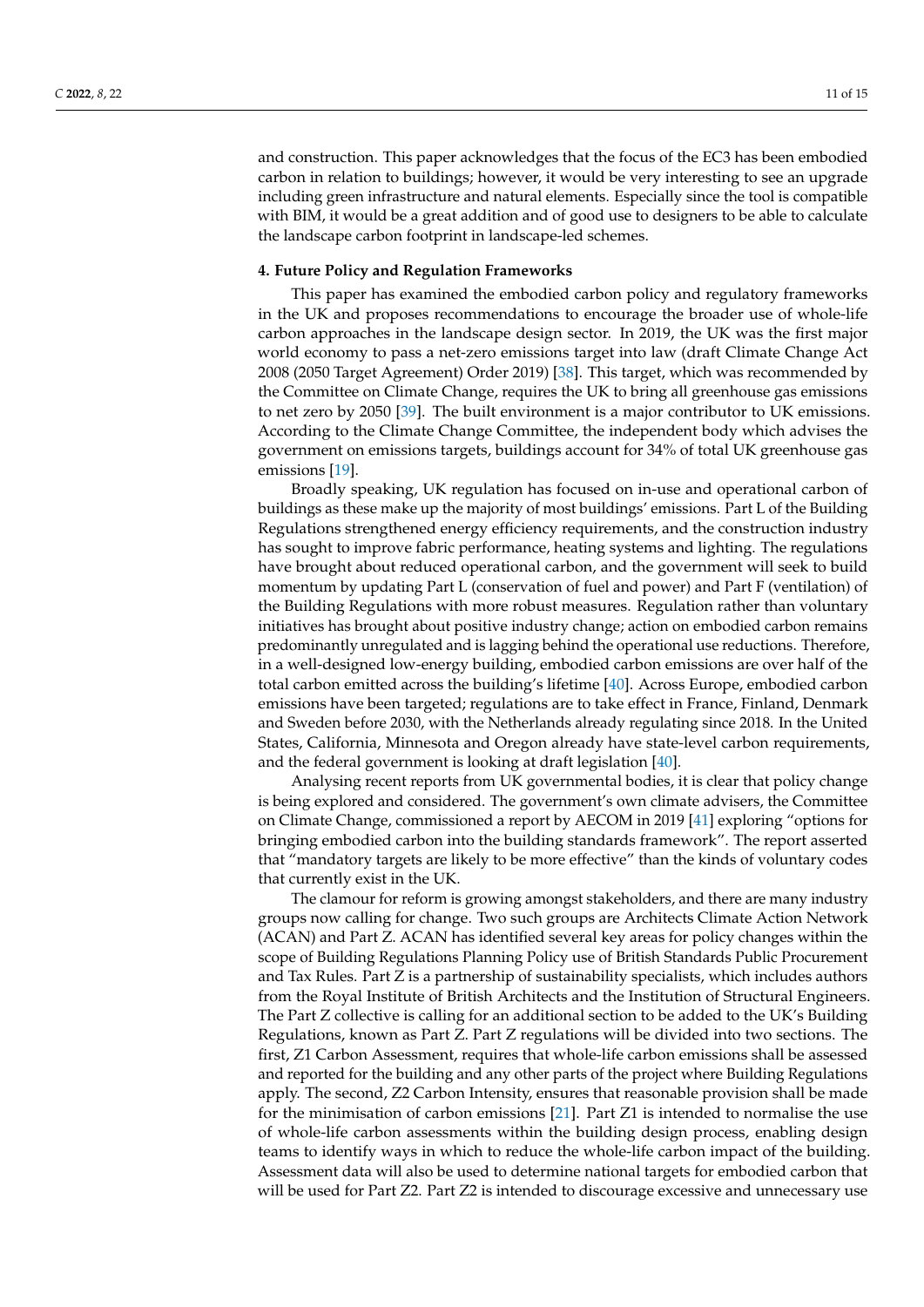of resources within the built environment by setting a reasonable standard of efficiency for the upfront embodied carbon intensity of the building. These proposed regulations, whilst not enacted, signal a potential shift towards greater regulation to mirror what other countries are already decreeing. Within this regulatory movement, it is vital that landscapes and open spaces are also considered to deliver against climate change commitments. This regulatory and policy change could take several forms. Currently, Building Regulations in the United Kingdom perhaps unsurprisingly focus solely on buildings, but buildings themselves are just one part of the built environment, and parks, open spaces and places all play a key role. There is a broader argument beyond the scope of this paper about the inclusion of open spaces, parks and green spaces or essentially "the spaces between buildings" to be included in a framework of Building Regulations. Whilst there are some tangential regulations in the "Right to Light" governmental report [\[42\]](#page-14-21), most open spaces remain excluded from this form of regulation. Purely as a mechanism for stimulating the measurement, reduction and management of embodied carbon, this form of regulation could potentially have similar effects to the proposed Part Z regulations. Regulation could also arrive from the "client-side". Some local authorities in the UK have already included mandatory cradle-to-gate embodied carbon assessments as part of their planning process (e.g., Brighton and Hove City Council). The new draft London Plan [\[43\]](#page-14-22) introduces a requirement for all new referable developments to calculate and reduce whole-life-cycle carbon (WLC), i.e., both their operational and embodied emissions.

Regardless of an optimal regulatory framework, the landscape profession still needs the data and supply-side EPDs to succeed. Indeed, in 2014, the Embodied Carbon Industry Task Force recommended that the WRAP Buildings Database be maintained and updated to enable measuring and reducing embodied carbon. This database, now managed by the Royal Institution of Chartered Surveyors [\[44\]](#page-14-23) focuses predominantly on building materials. During the Gillespies trials and within the Landscape Institute's Embodied Carbon Advisory Groups feedback (workshop information used for this study), it is apparent that there is no central database for materials commonly used in landscape designs. Having a database is a vital building block to enable landscape practitioners to calculate embodied carbon measurements, and whilst some suppliers have begun furnishing various databases, a lack of centralisation could reduce uptake within the industry. Therefore, it is vital that landscape practitioners, suppliers and professional bodies contribute towards a centralised database; updating and including data in an existing database would help reduce duplication and oversaturation.

#### **5. Discussion**

The importance of landscape design and embodied carbon for our cities' resilience, health and community wellbeing has been explored throughout this paper. The tools selected as case studies and examined in relation to their attention to landscape-led approaches or natural elements of the built environment have provided significant information towards carbon calculation. However, this research reveals there are still significant data gaps when it comes to carbon calculation in the landscape context.

Focusing on carbon footprint, embodied carbon and carbon sequestration, all examined tools try to provide accurate calculations for embodied carbon or carbon footprint; however, it is apparent that this is not possible without multidisciplinary teams and the collaboration of the manufacturers, designers and policymakers. Most tools focus on hard materials and the built environment [\[20\]](#page-13-19) without providing accurate data when it comes to wide landscape areas, trees and natural elements used in landscape schemes. However, the Pathfinder and i-Tree tools recognise the importance of green space, water, morphology and land use in the fight against a changing climate. In particular, Pathfinder is a landscape-led (possibly the only one developed by landscape architects and targeting professionals in this field thus far) software that not only deals with carbon calculation but also touches upon the importance of awareness as well as a climate-positive design. Instead of being a merely numerical tool, Pathfinder focuses on future predictions of carbon sequestration,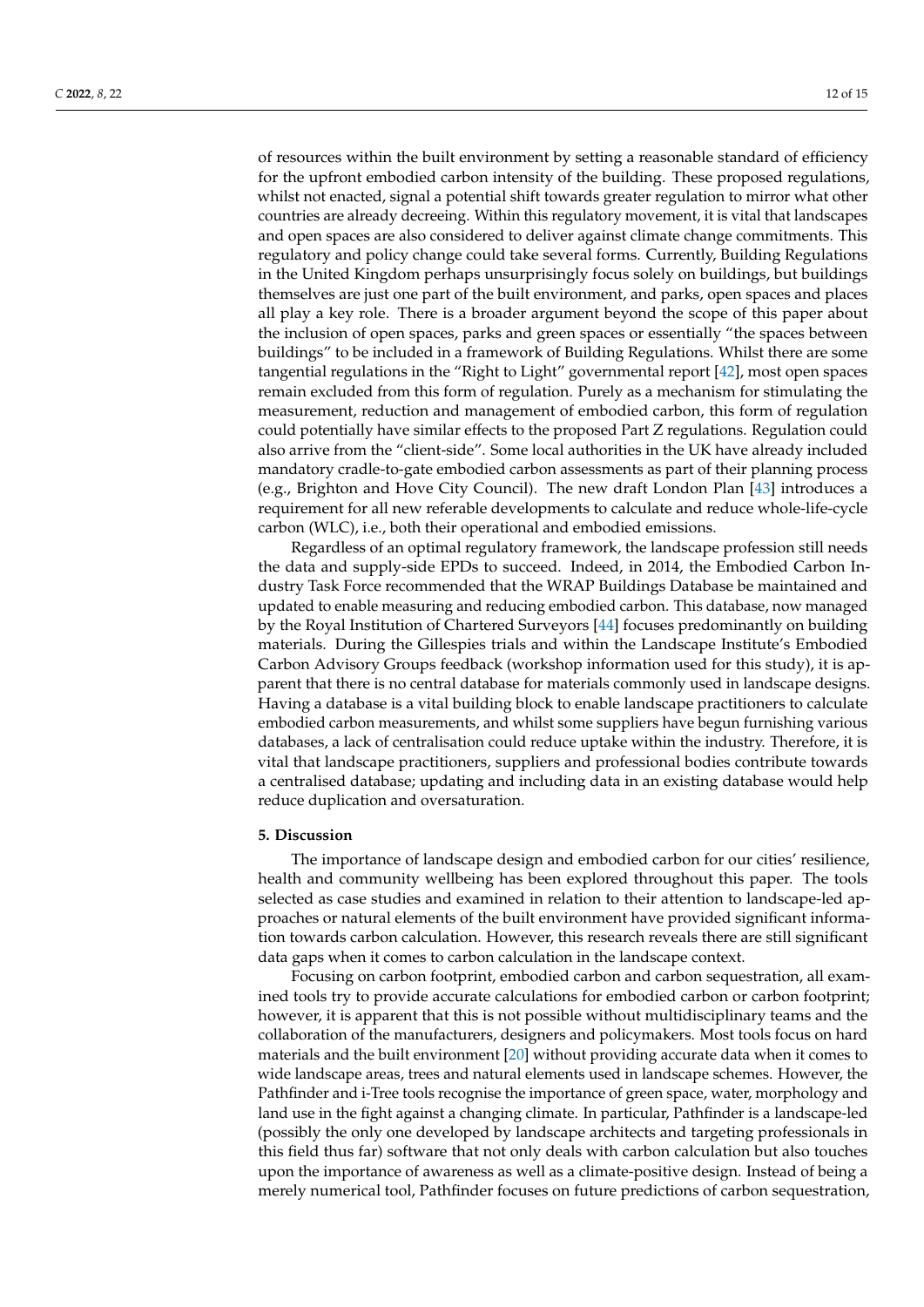allowing the designers to understand, consult and finally re-assess their designs based on a more environmentally friendly approach. As Klettke explains, this can eventually lead to the creation of further environmental standards with a focus on the landscape [\[17\]](#page-13-16), and this study agrees that policy needs to be in place to support the development of landscapefocused carbon calculation tools. The exploration and assessment of the selected tools have revealed that carbon has a key role in the design and development of landscape schemes since carbon emissions relate to several areas from the design to operation, manufacture, materials and maintenance of the project. Even though the landscape profession can provide solutions and environmentally oriented designs, the lack of data and awareness results in the opposite outcome. This review aims to highlight the value of the landscape in the journey towards climate resilience and the significance of available methodologies/tools that allow landscape architects to be fully aware of the embodied and sequestrated carbon in their designs. As Ackerman states, landscape designers need to be equipped to resolve unknown challenges [\[8\]](#page-13-7), and the ability to be able to predict the carbon sequestration of spatial schemes is a great tool to have.

The approach adopted by most of the tools at the moment is to numerically calculate the carbon sequestration or emitted carbon without considering the overall aesthetic or social value in the area. A carbon calculation tool focusing on the landscape will allow for the measurement of carbon while creating opportunities for more sustainable and climatepositive designs. For such an approach, a dedicated tool of carbon emissions/sequestration for spatial strategies is required, but there is also a need for policies that promote uptake.

This review has revealed large gaps in current regulations and missed opportunities in proposed reforms. The first area highlighted is the lack of landscape representation in the UK Building Regulations and their proposed enhancements. Omitting open spaces, green spaces and public realm places creates a fragmented regulatory framework for the built environment. Ensuring that landscape schemes are part of any proposed embodied carbon regulation could encourage better measurement, reduction and capture of embodied carbon by landscape professionals.

### **6. Conclusions**

As the climate-related challenges become more frequent and intense, this review seeks to demonstrate the need for a broader holistic approach to landscape design and embodied carbon. The lack of a coherent strategy for the calculation of emitted carbon and the long-term benefits of carbon sequestration in spatial schemes is apparent. Identifying landscape-led tools and their level of intensity in carbon calculation is rather interesting as it provides evidence for the lack of such data in the landscape field. Landscape and open spaces are often seen as the aftermath of a new design, and therefore, most of the available carbon calculation tools focus on buildings and hard materials. This study has underpinned the process of available tools and started collaborations with UK practices in order to test and evaluate the available software; however, the lack of data is proving rather significant, making this a long and challenging process. The awareness of environmental impact and climate-positive design is very significant if we are to address the climate challenges we face; however, landscape architecture must take a front role in the way we understand, design and live in our cities. This review study recommends the further development of landscape-led tools that calculate emitted and sequestered carbon in spatial schemes, along with the key role manufacturers play in this. Successful calculation of carbon footprint and offset in strategic schemes will not only address the technical challenge of meeting carbon regulations but also boost the value of the landscape and create greener, healthier and community-friendly environments. The tools are not presented in this study as best practices and technological solutions for a Net Zero era, but as the mediums to support the landscape profession in its role towards climate resilience and sustainability.

Policy and the way it affects the establishment of landscape architecture in the "carbon field" have been assessed. It is significant to state that policy and regulations are crucial tools for moving forward. Especially when it comes to intangible elements, such as sense of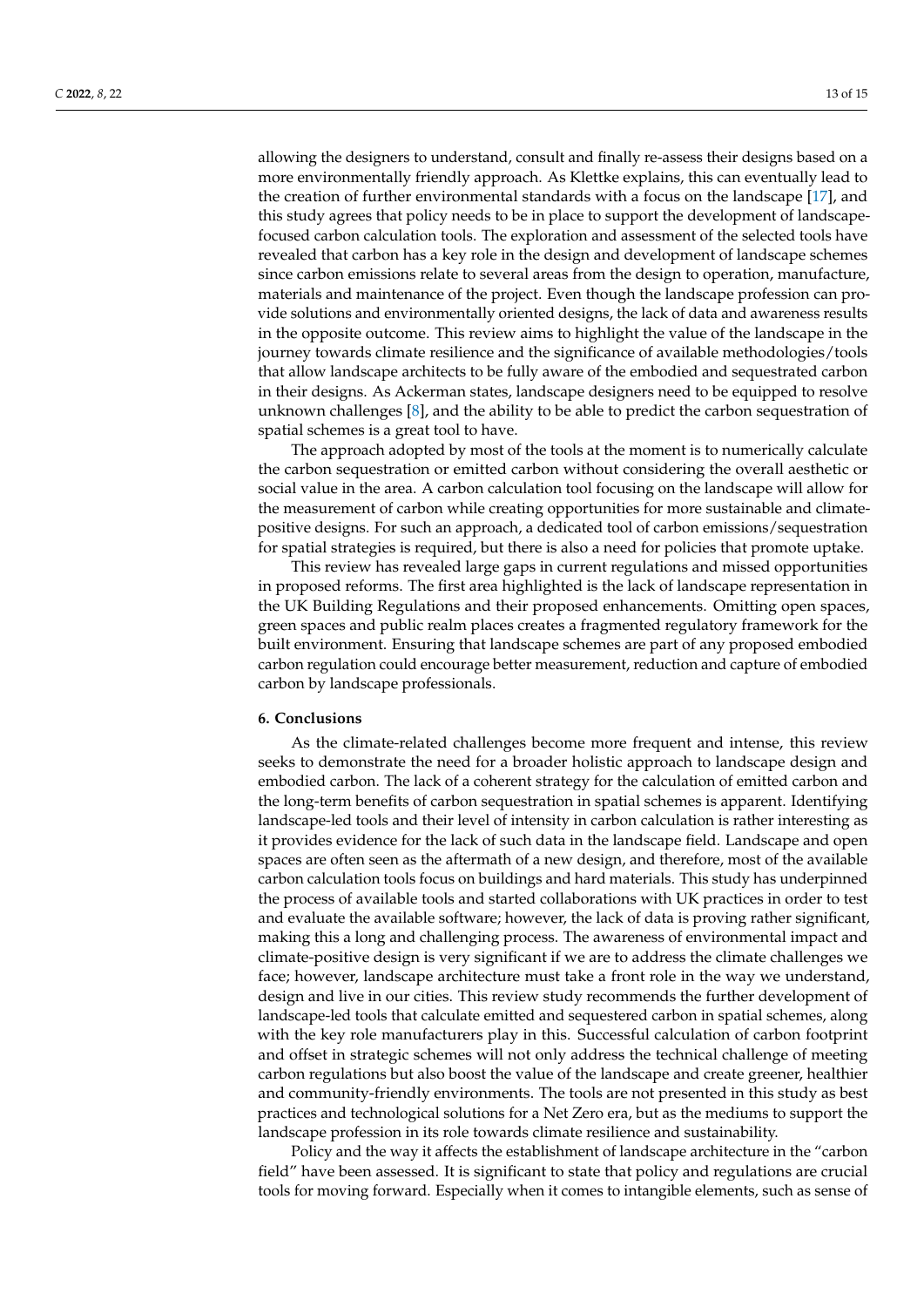place, health and wellbeing, they can provide the necessary thrust for an environmentally led way of living. It is apparent that policy focuses mostly on buildings, and therefore, this paper has the following recommendations:

- Incorporation of landscape materials in a national database;
- Inclusion of landscapes and open and green spaces in embodied carbon building regulations;
- Increased training, guidance and professional development to enable landscape practitioners to use whole-life carbon approaches.

**Author Contributions:** Conceptualisation, A.N., T.P. and B.B.; methodology, A.N.; validation, A.N., T.P. and B.B.; formal analysis, A.N.; investigation, A.N. and T.P.; resources, T.P.; data curation, A.N. and T.P.; writing—original draft preparation, A.N. and T.P.; writing—review and editing, A.N. and B.B. All authors have read and agreed to the published version of the manuscript.

**Funding:** This research received no external funding.

**Institutional Review Board Statement:** Not applicable.

**Informed Consent Statement:** Not applicable.

**Acknowledgments:** We have to express our appreciation to the professionals sharing their knowledge with us during the course of this research.

**Conflicts of Interest:** The authors declare no conflict of interest.

# **References**

- <span id="page-13-0"></span>1. Council of Europe. *European Landscape Convention*; European Treaty Series; Council of Europe: Florence, Italy, 2000; Volume 176, p. 20.
- <span id="page-13-1"></span>2. Yu, Z.; Sun, X. Embodiment of Environmental Protection Factr in Landscape Art Design. *Ekoloji* **2019**, *28*, 843–847.
- <span id="page-13-2"></span>3. Cosgrove, D. Modernity, community and the landscape idea. *J. Mater. Cult.* **2006**, *11*, 49–66. [\[CrossRef\]](http://doi.org/10.1177/1359183506062992)
- <span id="page-13-3"></span>4. Lu, Y.; Chen, B. Carbon Metabolism in Urban Communities. *Energy Procedia* **2015**, *75*, 2969–2973. [\[CrossRef\]](http://doi.org/10.1016/j.egypro.2015.07.602)
- <span id="page-13-4"></span>5. Selman, P. Learning to Love the Landscapes of Carbon-Neutrality. *Landsc. Res.* **2010**, *35*, 157–171. [\[CrossRef\]](http://doi.org/10.1080/01426390903560414)
- <span id="page-13-5"></span>6. IPCC. Global Warming of 1.5 ◦C. An IPCC Special Report on the Impacts of Global Warming of 1.5 ◦C above Pre-Industrial Levels and Related Global Greenhouse Gas Emission Pathways. In *The Context of Strengthening the Global Response to the Threat of Climate Change, Sustainable Development, and Efforts to Eradicate Poverty, V*; Masson-Delmotte, P., Zhai, H.-O., Pörtner, D., Roberts, J., Skea, P.R., Shukla, A., Pirani, W., Moufouma-Okia, C., Péan, R., Pidcock, S., et al., Eds.; UN: New York, NY, USA, 2018.
- <span id="page-13-6"></span>7. Gossop, C. Low carbon cities: An introduction to the special issue. *Cities* **2011**, *28*, 495–497. [\[CrossRef\]](http://doi.org/10.1016/j.cities.2011.09.003)
- <span id="page-13-7"></span>8. Ackerman, A.; Cave, J.; Lin, C.Y.; Stillwell, K. Computational modeling for climate change: Simulating and visualizing a resilient landscape architecture design approach. *Int. J. Archit. Comput.* **2019**, *17*, 125–147. [\[CrossRef\]](http://doi.org/10.1177/1478077119849659)
- <span id="page-13-8"></span>9. Ness, D.A.; Xing, K. Consumption-Based and Embodied Carbon in the Built Environment: Implications for Apec's Low-Carbon Model Town Project. *J. Green Build.* **2020**, *15*, 67–82. [\[CrossRef\]](http://doi.org/10.3992/jgb.15.3.67)
- <span id="page-13-9"></span>10. WGBC. World Green Building Week. In *World Green Building Council*; WGBC: Battle Ground, WA, USA, 2019.
- <span id="page-13-10"></span>11. Bloom, D.E. 7 Billion and Counting. *Science* **2011**, *333*, 562. [\[CrossRef\]](http://doi.org/10.1126/science.1209290) [\[PubMed\]](http://www.ncbi.nlm.nih.gov/pubmed/21798935)
- <span id="page-13-11"></span>12. He, C.; Zhao, Y.; Huang, Q.; Zhang, Q.; Zhang, D. Alternative future analysis for assessing the potential impact of climate change on urban landscape dynamics. *Sci. Total Environ.* **2015**, *532*, 48–60. [\[CrossRef\]](http://doi.org/10.1016/j.scitotenv.2015.05.103) [\[PubMed\]](http://www.ncbi.nlm.nih.gov/pubmed/26057724)
- <span id="page-13-12"></span>13. C40 Cities; Arup; University of Leeds. *The Future of Urban Consumption in a* 1.5 °*C World*; C40 Cities Headline Report; C40. Arup. University of Leeds: Leeds, UK, 2019.
- <span id="page-13-13"></span>14. Welch, D.; Southerton, D. After Paris: Transitions for sustainable consumption. *Sustain. Sci. Pract. Policy* **2019**, *15*, 31–44. [\[CrossRef\]](http://doi.org/10.1080/15487733.2018.1560861)
- <span id="page-13-14"></span>15. Nikologianni, A.; Betta, A.; Pianegonda, A.; Favargiotti, S.; Moore, K.; Grayson, N.; Morganti, E.; Berg, M.; Ternell, A.; Ciolli, M.; et al. New Integrated Approaches to Climate Emergency Landscape Strategies: The Case of Pan-European SATURN Project. *Sustainability* **2020**, *12*, 8419. [\[CrossRef\]](http://doi.org/10.3390/su12208419)
- <span id="page-13-15"></span>16. Zhao, Q.; Wen, Z.; Toppinen, A. Constructing the Embodied Carbon Flows and Emissions Landscape from the Perspective of Supply Chain. *Sustainability* **2018**, *10*, 3865. [\[CrossRef\]](http://doi.org/10.3390/su10113865)
- <span id="page-13-16"></span>17. Klettke, R. Sustainable manufac-turing is climate positive. *Landsc. Archit. Mag.* **2020**, *110*, 166–167. ASLA.
- <span id="page-13-17"></span>18. Treasury, H. *Fixing the Foundations: Creating a More Prosperous Nation*; Treasury, H., Ed.; HM Treasury: London, UK, 2015; p. 88.
- <span id="page-13-18"></span>19. CCC, Climate Change Committee. The Sixth Carbon Budget; Buildings. In *CCC's Policy Report for the Sixth Carbon Budget*; CCC: London, UK, 2020; p. 79.
- <span id="page-13-19"></span>20. Sullivan, L. *A Low Carbon Building Standards Strategy for Scotland*; Arcmedia: Scotland, UK, 2007; p. 48.